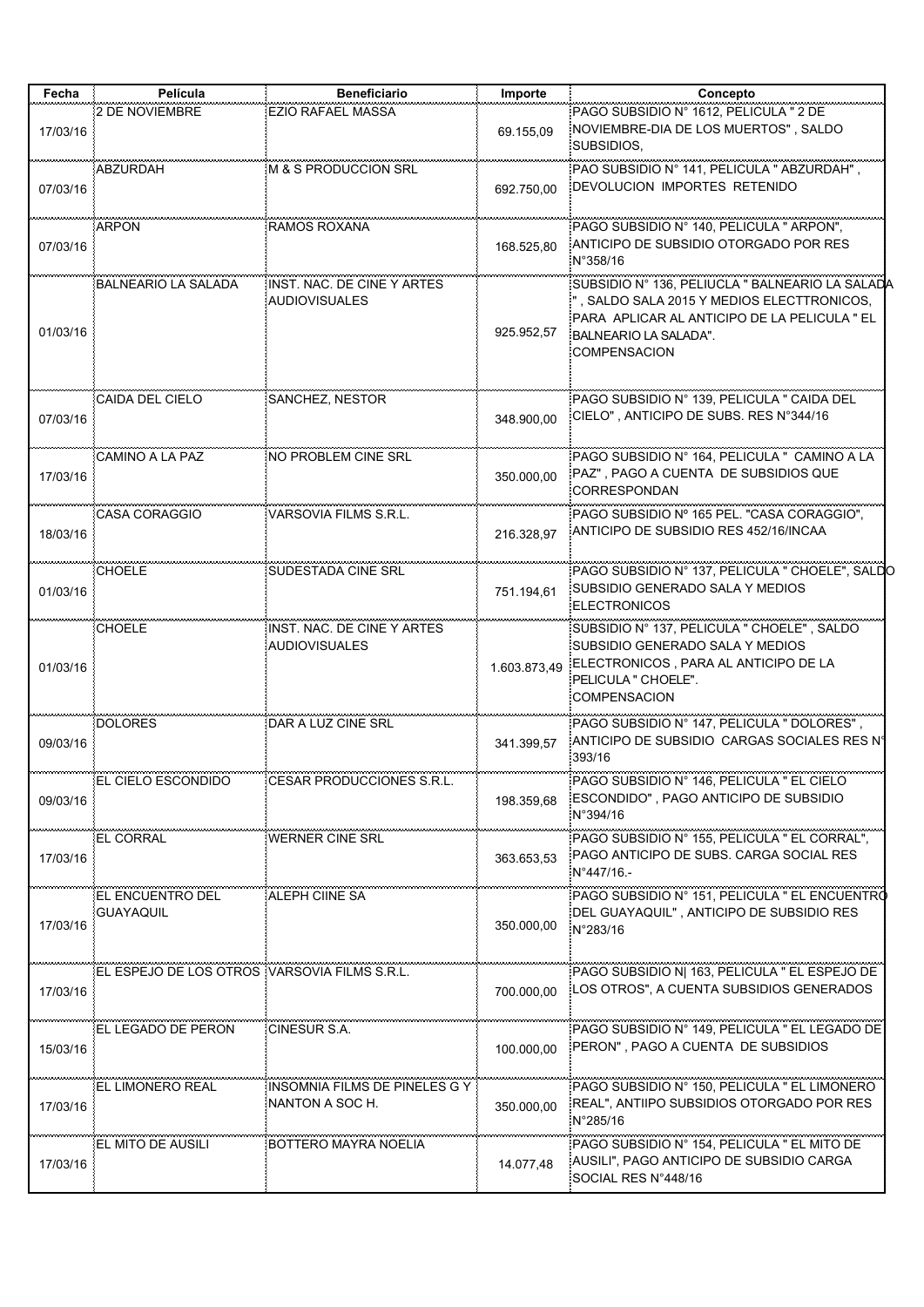|               | FIN DE SEMANA                               | COLMAN ALFREDO JOSE                                |              | PAGO SUBSIDIO Nº 145, PELICULA " FIN DE SEMAN.                                                                                                                                        |
|---------------|---------------------------------------------|----------------------------------------------------|--------------|---------------------------------------------------------------------------------------------------------------------------------------------------------------------------------------|
| 09/03/16      |                                             |                                                    | 15.396,61    | ANTICIPO DE SUBSIDIOS RES Nº 393/16                                                                                                                                                   |
| 17/03/16      | <b>HORTENSIA</b>                            | INST. NAC. DE CINE Y ARTES<br><b>AUDIOVISUALES</b> | 361.642,93   | SUBSIDIO Nº 157, PELICULA " HORTENSIA", SALDO<br>SUBSIDIOS 2015 Y A CUENTA SUBS. 2016, PARA<br>APLICAR AL ANTICIPO DE SUBSIDIOS DE LA<br>PELICULA " HORTENSIA"<br><b>COMPENSACION</b> |
| 17/03/16      | <b>HORTENSIA</b>                            | INST. NAC. DE CINE Y ARTES<br><b>AUDIOVISUALES</b> | 715.725.02   | SUBSIDIO Nº 157, PELICULA " HORTENSI", SALDO<br>SUBSIDIOS 2015 Y A CUENTA SUBS PARA APLICAR<br>AL CREDITO DE LA PELIULA " HORTENSIA"<br><b>COMPENSACION</b>                           |
| 17/03/16      | <b>LOCAS Y SANTAS</b>                       | ARCO LIBRE SRL.                                    | 225.000,00   | PAGO SUBSIDIO Nº 152, PELICULA " LOCAS Y<br>SANTAS", ANTICIPO DE SUBSIDIOS OTORGADO POR<br>RES N° 284/16                                                                              |
| 17/03/16      | <b>LOCAS Y SANTAS</b>                       | <b>MGR FILMS S.A</b>                               | 125.000,00   | PAGO SUBSIDIO Nº 152, PELCIULA " LOCAS Y<br>SANTAS", ANTICIPO DE SUBSIDIO OTORGADO POR<br>RES N°284/16                                                                                |
| 17/03/16      | LOS DEL SUELO                               | INST. NAC. DE CINE Y ARTES<br><b>AUDIOVISUALES</b> | 776.140,76   | SUBSIDIO Nº 156, PELICULA " LOS DEL SUELO",<br>SALDO SUBSIDIOS, PARA APLICAR AL ANTICIPO DE<br>LA PELICULA " LOS DEL SUELO".<br><b>COMPENSACION</b>                                   |
| 17/03/16      | LOS DEL SUELO                               | INST. NAC. DE CINE Y ARTES<br><b>AUDIOVISUALES</b> | 1.581.994,52 | SUBSIDIO Nº 156, PELICULA " LOS DEL SUELO",<br>SALDO SUBSIDIOS, PARA APLICAR AL CREDITO DE<br>LA PELICULA " LOS DEL SUELO"<br><b>COMPENSACION</b>                                     |
| 17/03/16      | LOS DEL SUELO                               | SANCHEZ, NESTOR                                    | 21.000,00    | PAGO SUBSIDIO Nº 156, PELICULA " LOS DEL SUELO",<br>SALDO SUBSIDIOS, POR CESION DE DERECHOS<br>DEL PROD. JUAN BALDIVIA.                                                               |
| 17/03/16      | LOS DEL SUELO                               | BALDANA JUAN                                       | 838.077,31   | PAGO SUBSIDIO Nº 156, PELICULA " LOS DEL SUELO",<br>SALDO SUBSIDIOS                                                                                                                   |
| 08/03/16      | <b>NAMASTE</b>                              | <b>HARBARUK CRISTIAN JORGE</b>                     | 2.380.77     | PAGO SUBSIDIO Nº 143, PELICULA " NAMASTE",<br>ANTICIPO DE SUBSIDIOS OTORGADO POR RES Nº<br>365/15                                                                                     |
| 17/03/16      | NO SABES CON QUIEN<br><b>ESTAS HABLANDO</b> | DIAZ ALDO JAVIER                                   | 350.000,00   | PAGO SUBSIDIO N° 153. PELICULA " NO SABES CON<br>QUIEN ESTAS HABLANDO"PAGO ANTICIPO DE<br>SUBSIDIO RES N°242/16                                                                       |
| 09/03/16      | <b>PERMITIDOS</b>                           | TRESPLANOS CINE S.A.                               | 107.052,31   | PAGO SUBSIDIO Nº 144, PELICULA " PERMITIDOS"<br>ANTICIPO DE SUBSIDIO RES N°392/16                                                                                                     |
| 17/03/16 CASA | PISTAS PARA NO VOLVER A 2M CINE S.R.L       |                                                    | 163.247,99   | PAGO SUBSIDIO Nº 159, PELICULA " PISTAS PARA<br>VOLVER A CASA (LA BUSQUEDA DEL TESORO),<br>SALDO SUBSIDIO 2015.-                                                                      |
| 17/03/16      | SOCIOS POR ACCIDENTE 2 CINEMAGROUP S.R.L.   |                                                    | 1.464.038,12 | PAGO SUBSIDIO Nº 153, PELICUKLA " SOCIOS POR<br>ACCIDENTE 2", SALDO SUBSIDIOS GENERADOS<br>2015                                                                                       |
| 09/03/16      | SOLDADO                                     | <b>GEMA FILMS S R L</b>                            | 5.852,28     | PAGO SUBSIDIO Nº 148, PELICULA " SOLDADO",<br>ANTICIPO DE SUBSIDIO Nº 396/16                                                                                                          |
| 01/03/16      | <b>TESTIGO INTIMO</b>                       | INST. NAC. DE CINE Y ARTES<br><b>AUDIOVISUALES</b> | 1.355.858,37 | SUBSIDIO N° 138, PELICULA " TESTIGO INTIMO",<br>PRIMER 50% MEDIOS ELECTRONICOS, PARA<br>APLICAR AL CREDITO DE LA PELICULA " TESTIGO<br><b>INTIMO"</b><br><b>COMPENSACION</b>          |